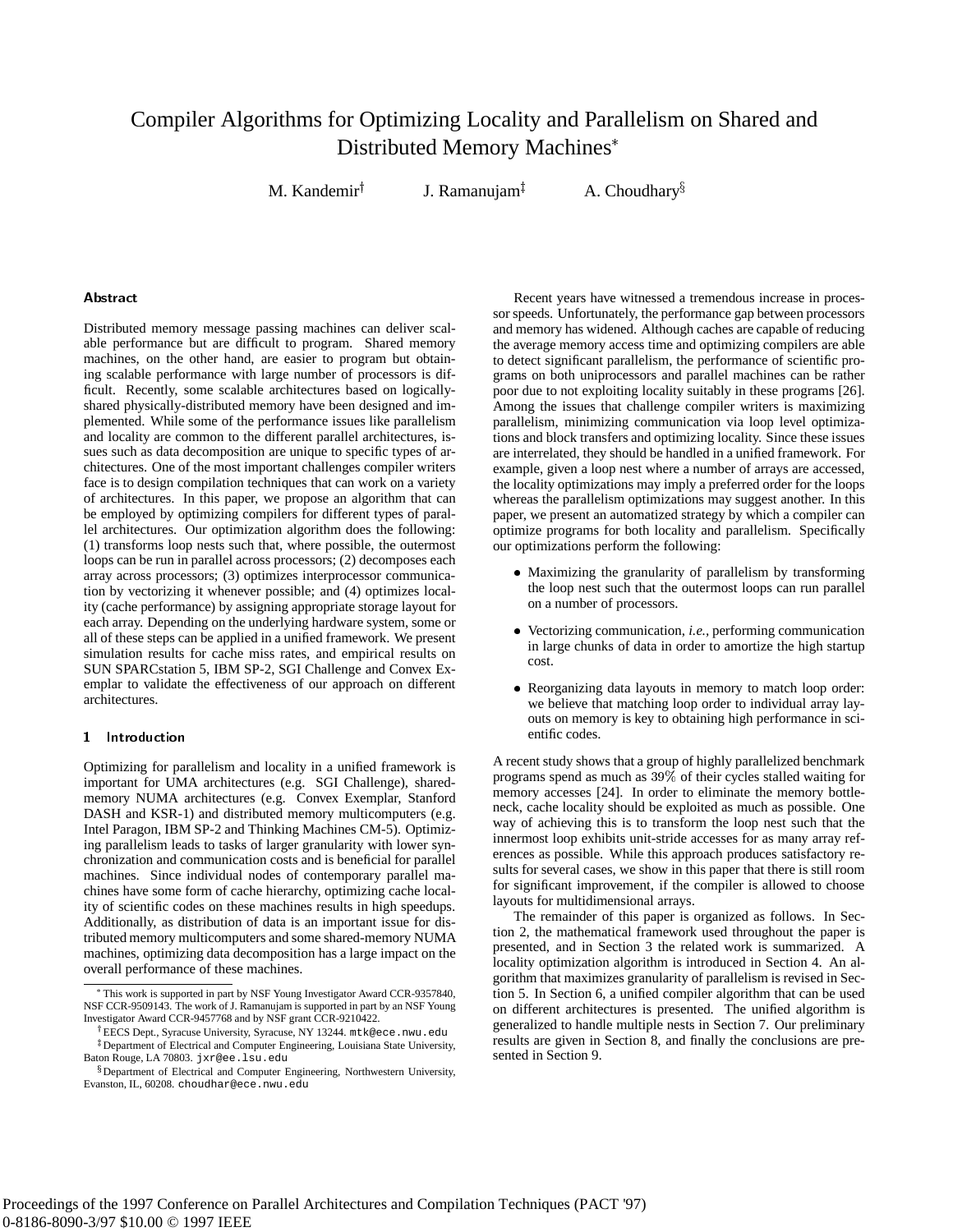### $2<sup>1</sup>$ **Preliminaries**

In this section we briefly mention about memory layouts and loop transformation theory. The memory layout for an  $h$ -dimensional array can be in one of the  $h$ ! forms, each of which corresponding to layout of data on memory linearly by a nested traversal of the axes in some predetermined order. The innermost axis is called the *fastest changing dimension*. As an example, for row-major memory layout the second dimension is the fastest changing dimension. We focus on loop nests where both array subscripts and loop bounds are affine functions of enclosing loop indices. A reference to an array X is represented by  $X(L\vec{I} + b)$  where L is a linear transformation matrix called *array reference matrix*,  $\overline{b}$  is offset vector and  $\overline{I}$  is a column vector representing the loop indices  $i_1, i_2, \ldots, i_n$  starting from the outermost loop.

Linear mappings between iteration spaces of loop nests can be modeled by non-singular transformation matrices [16]. If  $\overline{I}$  is the original iteration vector, after applying linear transformation T, the new iteration vector is  $J = TI$ . Similarly if d is the distance/direction vector, after the transformation,  $T \vec{d}$  is the new distance/direction vector. A transformation is *legal* if and only if  $T \vec{d}$  is lexicographically positive for every  $d[29]$ . On the other hand, since  $\mathcal{L}I = \mathcal{L}T^{-1}J$ , after the transformation,  $\mathcal{L}T^{-1}$  is the new array reference matrix. We denote  $T^{-1}$  by Q. For the rest of the paper, the reference matrix for array X will be denoted by  $\mathcal{L}^X$  whereas the  $i^{th}$  row of the reference matrix for array X will be denoted by  $\ell_i$ .

#### 3 **Related Work**

Loop transformations have been used for optimizing cache locality in several papers [16, 28]. Results have shown that on several architectures the speedups achieved by loop transformations alone can be quite large.

McKinley *et al.* [18] offer an optimization technique consisting of loop permutation, loop fusion and loop distribution.

Li [16] describes a data reuse model and a compiler algorithm called *height reduction* to improve cache locality. He introduces the concept of a *data reuse vector* and defines its *height* as the number of dimensions from the first non-zero entry to the last entry. The non-zero entries of a reuse vector indicate that there are reuses carried by the corresponding loops. The individual reuse vectors constitute reuse matrices which in turn constitute the global reuse matrix. The algorithm assigns priorities to reuse vectors depending on the number of times they occur, and tries to reduce the height of the global reuse matrix starting from the reuse vector of highest priority. The height reduction algorithm both reduces the sensitivity of tiling to the tile size, and places the loops carrying reuse into innermost positions. In comparison, our algorithm (Section 6) more aggressively exploits spatial locality by considering different memory layouts for different arrays. Since Li's approach is representative of a class of algorithms that use loop transformations alone to exploit locality [28, 18, 16], in the rest of the paper we compare our algorithm to Li's algorithm (denoted W-Opt).

Data transformations, on the other hand, deal with data layout and array accesses rather than iteration space re-ordering. Only a few works have considered data and loop transformations together to optimize locality. Ju and Dietz [11] present a systematic approach that integrates data layout optimizations and loop transformations to reduce cache coherence overhead. Anderson *et al.* [1] offer a simple algorithm to transform the data layout to make the region accessed by each processor contiguous.

Cierniak and Li [4] present a unified approach like ours to op-

timize locality that employs both data and control transformations. The notion of a *stride vector* is introduced and an optimization strategy is developed for obtaining the desired mapping vectors and transformation matrix. As will be explained later, our approach is more accurate, as it does not restrict the search space of possible loop transformations. Our approach does not depend on any new reuse abstraction such as stride vector. Our extension to multiple nests (global optimization) is also different from the one offered by Cierniak and Li [4] for global optimization.

In a different approach, the data space is transformed using linear non-singular transformation matrices; but the transformed space for each array is stored on memory in a fixed storage order such as column-major or row-major. O'Boyle and Knijnenburg [19] have applied this technique to improve locality of programs. Let  $Y$  be a linear non-singular data transformation matrix. Omitting the shift-type transformations, the data transformation denoted by  $Y$  is applied in two steps: (1) The original reference matrix  $A$ is transformed to  $\mathcal{Y}A$ , and (2) The data layout on memory is also transformed by using  $Y$ , and the array declaration statements are changed accordingly. Since we assign different layouts (such as row-major or column-major) for different arrays, we do not need to transform the reference matrices or change array declarations.

Previous work on parallelism has concentrated, among other topics, on compilation techniques for multicomputers [3, 30, 9], automatic discovery of parallelism [27, 20]. The loop-level optimization techniques to improve locality and communication are offered in several papers [18, 27].

#### $\overline{4}$ 4 Algorithm for Optimizing Locality

In this section, we present an algorithm which automatically transforms a given loop nest to exploit spatial locality and assigns appropriate memory layouts for arrays in a unified framework. This algorithm can be used for optimizing locality in uniprocessors and shared-memory multiprocessors. It can also be employed as part of a unified technique for optimizing locality and parallelism in distributed memory machines.

# 4.1 Explanation

The algorithm is shown in Figure 1. In the algorithm,  $C$  is the array reference on the LHS whereas <sup>A</sup> represents an array reference from the RHS. The symbol  $\times$  denotes the *don't care* condition. Let  $i_1, i_2, \ldots, i_n$  be the loop indices of the original nest and  $j_1, j_2, \ldots, j_n$  be the loop indices of the transformed nest, starting from outermost position. The following is a brief explanation of our algorithm.

 Our transformation matrix should be such that the LHS array of the transformed loop should have the innermost index as the only element in one of the array dimensions and that index should not appear in any other dimension for this array. In other words, after the transformation, the LHS array  $C$  should be of the form  $C(*, \ldots, *, j_n, *, \ldots, *)$  where  $j_n$  (the new innermost loop index) is in the  $r^{th}$  dimension and  $*$  indicates a term independent of  $j_n$ . This means that row <sup>r</sup> of the transformed reference matrix for <sup>C</sup> is  $(0, \ldots, 0, 1)$  and all entries of the last column, except the one in  $r^{th}$  row, are zero. After that, the LHS array can be stored in memory such that dimension  $r$  is the fastest changing dimension. This approach helps to exploit the spatial locality for this reference.

 Then the algorithm works on one reference from the RHS at a time. If a row <sup>s</sup> in the data reference matrix is identical to  $r^{th}$  row of the original reference matrix of the LHS array, then the algorithm attempts to store this RHS array in memory such that the  $s<sup>th</sup>$  dimension will be the fastest changing dimension. We note that having such a row <sup>s</sup> does not guarantee that the array will be stored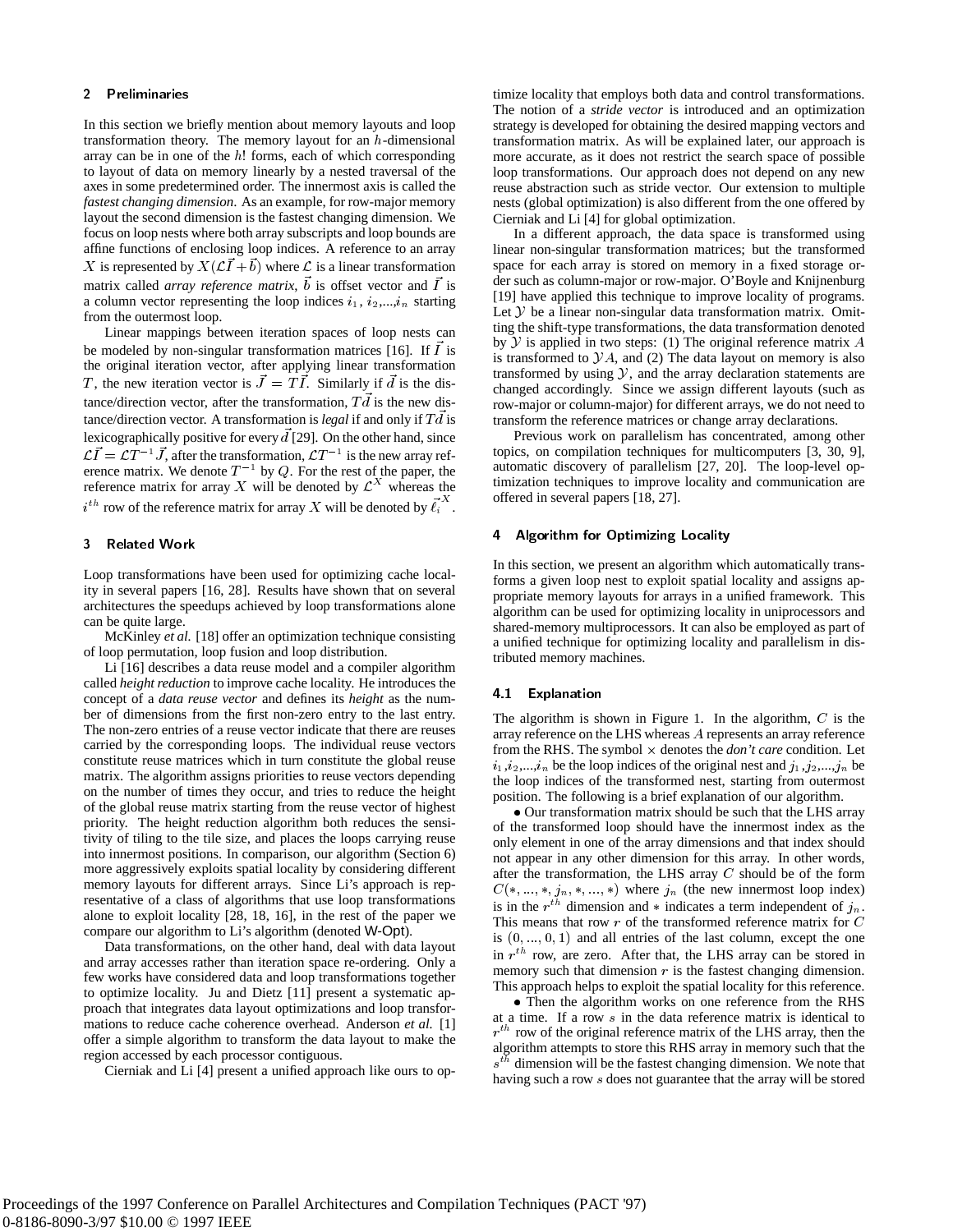- **Step 1** Initialize  $i = 1$ .
- **Step 2** Set  $\ell_i^{\circ}$   $Q = (0, 0, \ldots, 0, 1)$  and  $\ell_k^{\circ}$   $Q = (\times, \times, \ldots, \times, 0)$  for each  $k \neq i$ .
- **Step 3** Set memory layout for C such that  $i^{th}$  index position will be the fastest changing dimension.
- **Step 4** For each array reference A on the RHS that has  $\ell_i^{\alpha} = \ell_i^{\alpha}$  for some l, try to set memory layout for A such that the  $l^{th}$  dimension will be the fastest changing dimension.
- **Step 5** Choose an array reference A for which the equality in **Step 4** does not hold. Initialize  $j = 1$ .
- **Step 6** Set  $\ell_i^A$ ,  $Q = (0, 0, ..., 1, 0)$  and  $\ell_k^A$ ,  $Q = (x, x, ..., x, 0, 0)$  for each  $k \neq j$ . If this step is consistent with the previous steps go to **Step 7**, otherwise increment  $j$  and go to the beginning of this step. If there exist inconsistencies for all j values, then initialize  $j = 1$ , and set  $\ell_j^A$ .  $Q = (0, 0, ..., 1, 0, 0)$ and  $\ell_k^A$  .  $Q = (\times, \times, ..., \times, 0, 0, 0)$  for each  $k \neq j$ , and repeat **Step 6** and so on. If no  $T^{-1}$  is found then fill the remaining entries arbitrarily observing the *dependences* and *non-singularity*.
- **Step 7** Repeat **Step 6** for all reference matrices of a particular <sup>A</sup> (Of course, all reference matrices for a particular A should have the same memory layout).
- **Step 8** Repeat **Step 6** for all distinct array references.
- **Step 9** Record the obtained transformation matrix. Also record, for each array, the loop index position which appears in the fastest changing position for that array.
- **Step 10** Increment i and go to **Step 2** (try a different memory layout for the LHS array  $C$ ).
- **Step 11** Compare all the recorded transformation matrices and their associated layouts, and choose the best alternative.

Figure 1: Compiler algorithm for optimizing locality.

on memory such that the  $s^{th}$  dimension will be the fastest changing dimension.

 $\bullet$  If the condition above fails for RHS array  $A$ , then the algorithm tries to transform the reference to  $A(*,...,*,\mathcal{F}(j_{n-1}),*,...,*)$ , where  $\mathcal{F}(j_{n-1})$  is an affine function of  $j_{n-1}$  and other indices except  $j_n$ , and  $*$  indicates a term independent of both  $j_{n-1}$  and  $j_n$ . This helps to exploit the spatial locality at the second innermost loop. If no such transformation is possible, the  $j_{n-2}$  is tried and so on. If all loop indices are tried unsuccessfully, then the remaining entries of <sup>Q</sup> are set arbitrarily, observing the data dependences and non-singularity.

 After a transformation and corresponding memory layouts are found, they are recorded and the next alternative memory layout for the LHS is tried and so on. Among all feasible solutions, the one that exploits more spatial locality in the innermost loop, is chosen.

The details of this algorithm can be found in [12]. Note that the algorithm considers all possible memory layouts, of which the row-major and column-major layouts are only two alternatives. Although the algorithm makes a kind of exhaustive search; in practice, number of loops, number of array references inside the nest and number of array dimensions are small values; and the approach is reasonably efficient. It should also be noted that since transformation matrices resulting from the algorithm are not necessarily unimodular, we need more general non-singular transformation theory such as [16] or [21]. And finally, it should be noted that the **Steps 2** and **6** involve solving matrix equations. We can use the method given in [16] with appropriate modifications for completing a partial matrix.

### 4.2 **Example**

In this subsection, we illustrate how the locality optimization algorithm works by giving an example. We do not show the steps or parts of steps which lead to unsuccessful trials. Figure 2:A shows the  $i-j-k$  matrix multiplication routine. The reference matrices for the arrays are as follows:  $L^C = \begin{pmatrix} 1 & 0 & 0 \\ 0 & 1 & 0 \end{pmatrix}$ ,  $L^A =$  $\begin{pmatrix} 1 & 0 & 0 \\ 0 & 0 & 1 \end{pmatrix}$  and  $L^B = \begin{pmatrix} 0 & 0 & 1 \\ 0 & 1 & 0 \end{pmatrix}$ .

The algorithm works as follows: First, it considers column-major layout for <sup>C</sup>.

 $L \cdot Q = \left( \begin{array}{ccc} 0 & \times & \times & 0 \end{array} \right)$  $\begin{pmatrix} 0 & 0 & 1 \\ x & x & 0 \end{pmatrix}$ . Therefore  $q_{11} = q_{12} = q_{23} = 0$  and  $q_{13} = 1.$ 

 $L^A$   $Q = \begin{pmatrix} 0 & 0 & 1 \\ -\times & \times & 0 \end{pmatrix}$ . Therefore  $q_{23} = 0$ .

 $L^B$   $Q = \begin{pmatrix} \times & 1 & 0 \\ \times & 0 & 0 \end{pmatrix}$ . Therefore  $q_{22} = 0$  and  $q_{32} = 1$ .

At this point  $T^{-1} = Q = \begin{pmatrix} 0 & 0 & 1 \\ q_{21} & 0 & 0 \\ q_{31} & 1 & 0 \end{pmatrix}$ . By setting  $q_{21} = 1$  and  $q_{31} = 0, T^{-1} = Q = \begin{pmatrix} 0 & 0 & 1 \\ 1 & 0 & 0 \\ 0 & 1 & 0 \end{pmatrix}$ . All arrays are column-major

and the resulting code is shown in Figure 2:B. Next the compiler tries the other alternative memory layout, namely row-major, for <sup>C</sup>.

 $L^{C}.Q = \begin{pmatrix} \times & \times & 0 \\ 0 & 0 & 1 \end{pmatrix}$ . Therefore  $q_{13} = q_{21} = q_{22} = 0$  and  $q_{23} = 1.$ 

 $L^B$   $Q = \begin{pmatrix} \times & \times & 0 \\ 0 & 0 & 1 \end{pmatrix}$ . Therefore  $q_{33} = 0$ .

 $L^A$   $Q = \begin{pmatrix} \times & 0 & 0 \\ \times & 1 & 0 \end{pmatrix}$ . Therefore  $q_{12} = 0$  and  $q_{32} = 1$ .

At this point  $T^{-1} = Q = \begin{pmatrix} q_{11} & 0 & 0 \\ 0 & 0 & 1 \\ q_{31} & 1 & 0 \end{pmatrix}$ . By setting  $q_{11} = 1$ and  $q_{31} = 0, T^{-1} = Q = \begin{pmatrix} 1 & 0 & 0 \\ 0 & 0 & 1 \\ 0 & 1 & 0 \end{pmatrix}$ . All arrays are row-major and the resulting code is shown in Figure 2:C. Notice that our first optimized nest is the same nest obtained by earlier works [18, 16]. Our other optimized nest is the same nest used in Lam *et al.* [15] for row-major layouts.

### 5 Algorithm for Maximizing P arallelism and Minimizing Communication

In this section, we present a technique which considers loop transformations to optimize parallelism and communication in messagepassing machines. Specifically, the algorithm presented here transforms a loop nest such that (1) the outermost transformed loops is distributed over the processors; (2) data decomposition across processors is determined for each array; and (3) communication is performed in large chunks, and it is optimized such that all nonlocal data are transferred to respective local memories before the execution of the innermost loop. Notice that the algorithm can also be used for the shared-memory UMA and NUMA architectures. For the NUMA case, the algorithm performs the functions (1) and (2) listed above; whereas for the UMA case, it performs only the function  $(1)$ .

# 5.1 Explanation

As before, let  $i_1, i_2, \ldots, i_n$  be the loop indices of the original loop and  $j_1, j_2, \ldots, j_n$  be the loop indices of transformed loop. The following is the explanation of the algorithm.

 Our transformation matrix should be such that the LHS array of the transformed loop should have the outermost index as the only element in one of array dimensions. In other words, the LHS array C should be of the form  $C(*, *, ..., j_1, ..., *, *)$  where  $j_1$  (the new outermost loop index) is in the  $r^{th}$  dimension. This means that the  $r^{th}$  row of the transformed reference matrix for C is  $(1, 0, ..., 0, 0)$ . Then the LHS array can be distributed along the dimension  $r$  across processors without any communication occurring.

 Then the algorithm works on one reference from RHS at a time. If a row <sup>s</sup> of data reference matrix for a RHS array <sup>A</sup> is identical to a row in the reference matrix for the LHS array, then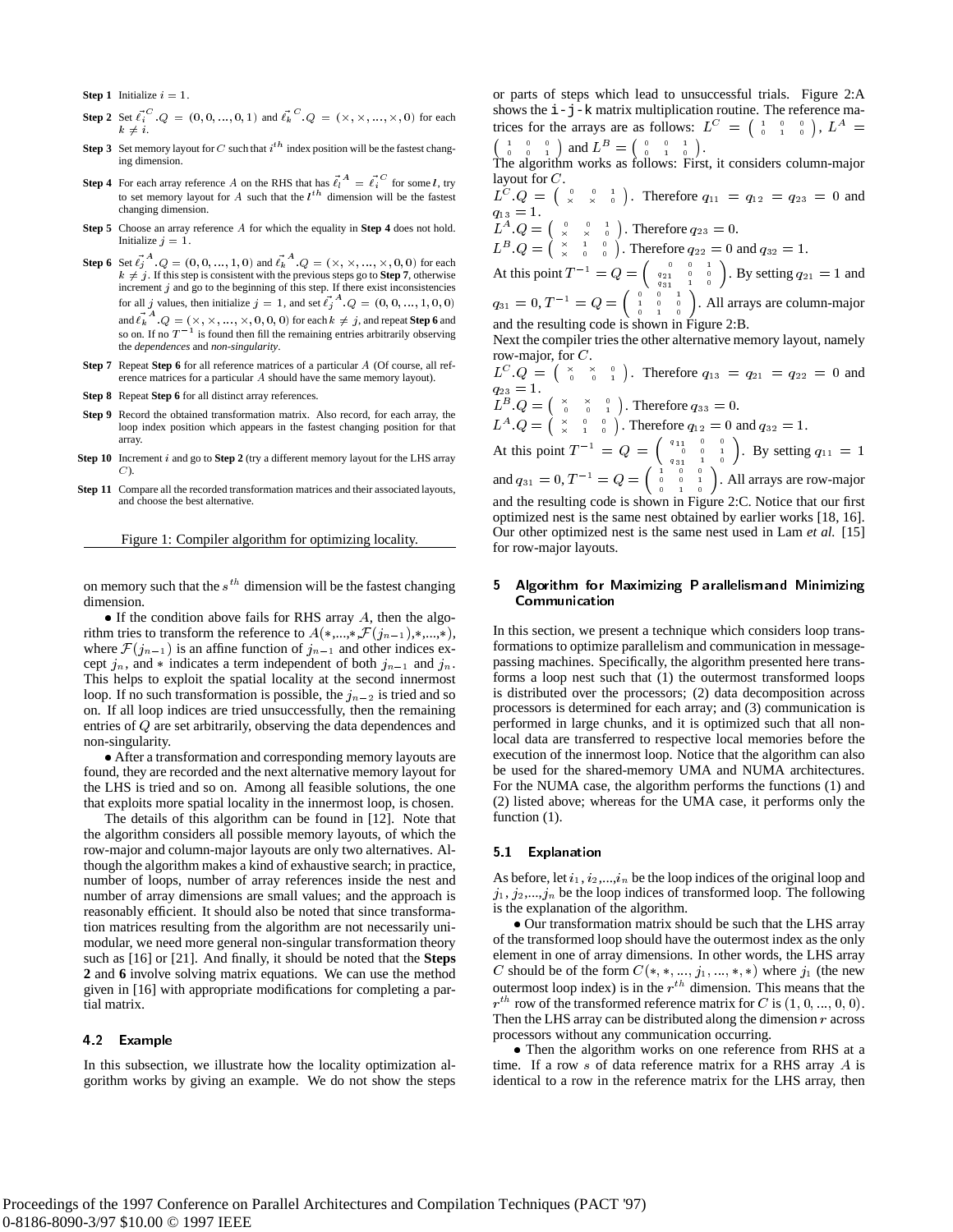

Figure 2: (A) Matrix multiplication nest. (B)-(C) Locality optimized versions of (A). (D)-(E) Parallelism optimized versions of (A). (E)-(F) Versions obtained by the unified algorithm.

**Step 1** Initialize  $i = 1$ .

- **Step 2** Set  $\ell_i^C$   $Q = (1, 0, ..., 0, 0)$  i.e. distribute LHS array across processors along dimension i.
- **Step 3** For all array references A on the RHS that have  $\ell_i^A = \ell_i^C$  for some l, distribute array  $A$  along the dimension  $l$ .
- **Step 4** Choose an array reference <sup>A</sup> for which the equality in **Step 3** does not hold. Initialize  $j = 1$ .
- **Step 5** Set  $\ell_1^A$ ,  $Q = (0, 0, ..., 0, 1)$  and  $\ell_1^A$ ,  $Q = (x, x, ..., x, 0)$  for each  $k \neq 0$  $j.$  If a valid  $\mathbb Q$  is found, check the determinant of it. If non-zero block transfers are possible for that RHS array, go to **Step 6**. If there are no valid <sup>Q</sup> or the determinant of  $Q$  is zero for all  $j$ , block transfers are not possible on that array with the given distribution of the LHS array; increment  $j$  and go to **Step 5**.
- **Step 6** Repeat **Step 5** for all reference matrices of a particular A.
- **Step 7** Repeat **Step 5** for all distinct array references.
- **Step 8** Record the obtained transformation matrix. Also record the number of arrays for which there is no communication and the number of arrays for which block transfers are possible.
- **Step 9** Increment i and go to **Step 2** (try a different distribution for the LHS array).
- **Step 10** Compare all alternatives and choose the best one.

Figure 3: Compiler algorithm for data decomposition and parallelism.

it is always possible to distribute that array along  $s^{th}$  dimension across processors without any communication.

 If the condition above does not hold for a RHS reference for an array  $A$ , then the entries for  $Q$  should be chosen such that some dimension of that reference consists only of the innermost loop index, and the other dimensions are independent of the innermost loop index. That is, the RHS transformed reference should be of the form  $A(*, *, ..., j_n, ..., *, *)$  where  $*$  indicates a term independent of  $j_n$ . If this condition is satisfied, the communication arising from that RHS reference can be moved out of the innermost loop.

 Then (if desired) the previous step is repeated, this time attempting to move the communication out of the second innermost loop. This process terminates when a loop is encountered outside of which the communication cannot be moved to.

The algorithm is presented in Figure 3. The details of this algorithm can be found elsewhere [20].

### 5.2 Example

To illustrate the technique we consider again the naive matrix multiplication nest shown in Figure 2:A.

The algorithm works as follows:

 $\mathcal{L}^C \ Q = \begin{pmatrix} 1 & 0 & 0 \\ \times & \times & \times \end{pmatrix}$ . Therefore ). Therefore  $q_{11} = 1, q_{12} = 0$  and  $q_{13} = 0$ . Since  $\ell_1^A = \ell_1^C$ , A can be distributed along the first dimension as well.

 $\mathcal{L}^{B}.Q = \begin{pmatrix} 0 & 0 & 1 \\ x & x & 0 \end{pmatrix}$ . Therefore  $q_{31} = q_{32} = q_{23} = 0$  and  $q_{33} = 1.$ 

At this point  $Q = \begin{pmatrix} 1 & 0 & 0 \\ 421 & 422 & 0 \\ 0 & 0 & 1 \end{pmatrix}$ . The remaining entries should be selected such that the rank of  $Q$  should be 3, and no dependence is violated. In this case the compiler can set  $q_{21} = 0$  and  $q_{22} = 1$ . This results in the identity matrix meaning that no transformation is needed.  $A$  and  $C$  are distributed by rows, and  $B$  by columns. The resulting program with the data transfer call is shown in Figure 2:D. Note that the communication is performed outside the innermost loop.

Next the compiler tries to distribute  $C$  in the second dimension.

 $\mathcal{L}^C$   $Q = \begin{pmatrix} \times & \times & \times \\ 1 & 0 & 0 \end{pmatrix}$ . Therefore  $q_{21} = 1, q_{22} = 0$  and  $q_{23} = 0$ . Since  $\ell_2^B = \ell_2^C$ , B can be distributed along the second dimension as well.

 $\mathcal{L}^A \cdot Q = \begin{pmatrix} 0 & 0 & 1 \\ 0 & 0 & 0 \\ 0 & 0 & 0 \end{pmatrix}$ . Therefore  $q_{11} = q_{12} = q_{33} = 0$  and  $q_{13} = 1.$ 

At this point  $Q = \left(\begin{array}{ccc} 0 & 0 & 1 \\ 1 & 0 & 0 \\ q_{31} & q_{32} & 0 \end{array}\right)$ . The remaining entries should be selected such that the rank of  $Q$  should be 3, and no dependence is violated. The compiler sets  $q_{31} = 0$  and  $q_{32} = 1$ . This results in  $Q = \begin{pmatrix} 0 & 0 & 1 \\ 1 & 0 & 0 \\ 0 & 1 & 0 \end{pmatrix}$ . All arrays are distributed by columns. The resulting program is shown in Figure 2:E. We note that the performance of the loop is similar in both the cases.

# 6 Unied Algorithm

This section presents a unified greedy algorithm which combines the characteristics of the two algorithms presented in the previous two sections (Sections 4 and 5). Specifically the unified algorithm (1) transforms the nest such that the outermost loop can be run in parallel across the processors; (2) decomposes each array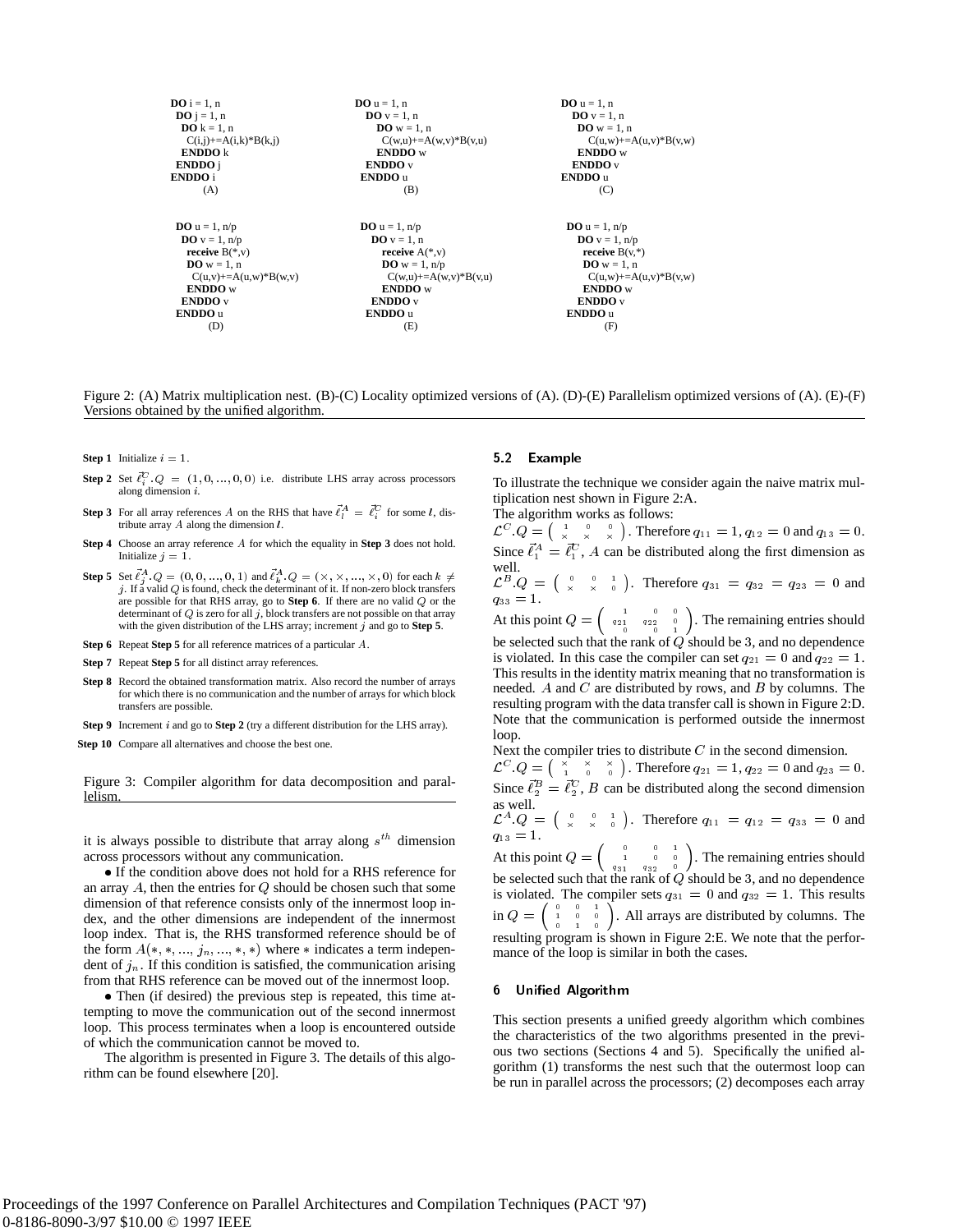across the processors; (3) optimizes interprocessor communication by vectorizing it whenever possible; (4) optimizes locality (cache performance) by assigning appropriate storage layout for each array, and by transforming the iteration space. For the distributedmemory multicomputers, all four steps can be applied. For the shared-memory NUMA case, the functions (1), (2) and (4) are attempted; and for the UMA case, on the other hand, only the functions (1) and (4) can be performed.

# 6.1 Explanation

In this subsection we give the details of the unified algorithm. We assume that there is a single reference per array in the loop nest. An array is said to be *optimized for parallelism* if it can be distributed along an array dimension where only  $j_1$  (new outermost loop index) appears without any communication. An array is said to be *degree optimized for communication* if it cannot be optimized for parallelism, but communication for it can be performed before the  $\alpha^{th}$  loop, where  $1 \leq \alpha \leq n$ . An array optimized for parallelism is said to be degree <sup>0</sup> optimized for communication (essentially meaning that it needs no communication (non-local access)). An array is said to be *degree*  $\beta$  *optimized for locality* if it contains the loop index  $j_{n-\beta+1}$  in an array dimension and it can be stored on memory such that this array dimension will be the fastest changing array dimension ( $1 \leq \beta \leq n$ ).

We associate a pair  $(\alpha, \beta)$  for each array reference where  $\alpha$ and  $\beta$  denote the degree of communication and locality respectively. It can be seen that the pair (0; 1) is the *best possible pair* for an array reference. Our algorithm tries to achieve this best possible pair for as many references as possible. If the best pair is not possible, the selection of the next pair to be considered depends on whether parallelism is favored over locality or vice versa. In our case, for example for a <sup>3</sup>-deep nest in which <sup>2</sup>-dimensional arrays are accessed, we took a modest approach and followed the sequence  $(0, 1)$ ,  $(0, 2)$ ,  $(3, 1)$ ; that is, if an array reference cannot be optimized for parallelism, we checked only for the case where the communication can be taken out of the innermost transformed loop. If  $(3, 1)$  is tried unsuccessfully, we chose to apply pure communication or pure locality optimization.

Theoretically, if there are enough loop indices and array dimensions, an array reference  $C$  can be transformed to the form  $C(*, *, ..., *, j_1, *, ..., *, j_n, *, ..., *, *)$  where  $*$  denotes a subscript independent of  $j_n$ . If such a transformation is possible, then  $C$  can be distributed across processors along the dimension where  $j_1$  occurs alone, and at the same time local portions of it can be stored on memory such that the dimension where  $j_n$  occurs will be the fastest changing dimension. The problem is that in most of the cases, number of loops and number of array dimensions are small values, and consequently, the number of entries in  $T^{-1}$  is small (e.g. 4, 9 etc.). Once the above form is obtained for a reference, since most of the entries of  $T^{-1}$  are already determined, the chances of optimizing the other references would be low. Because of this fact, our algorithm should consider other degrees of communication and locality as well.

Each degree of communication and locality suggest a number of possible transformed reference matrices. For a reference, optimization for pair  $(\alpha, \beta)$  can be formulated as problem of finding a transformed reference matrix which is suitable for both  $\alpha$  degree communication and  $\beta$  degree locality. For example, Table 1 presents a few transformed reference matrices for several  $(\alpha,\beta)$ pairs for a three-deep nest in which two-dimensional arrays are accessed. The unified algorithm is given in Figure 4.  $\mathcal{L}^i$  denotes the original reference matrix for the  $i^{th}$  array in the nest,  $i = 1$  corresponding to the LHS array. The  $j<sup>th</sup>$  possible transformed reference

Table 1: Array reference matrices for commonly used  $(\alpha, \beta)$  pairs for a two-dimensional array enclosed in a three-deep loop nest.

| 0<br>0 | ſ<br>$\times$<br>υ | 0<br>0 |
|--------|--------------------|--------|

- **Step 1** Initialize  $i = 1$ . Initialize  $(\alpha, \beta) \leftarrow (0, 1)$  (try the best possible optimization).
- **Step 2** Initialize  $j = 1$ . (try the first transformed reference matrix for this  $(\alpha, \beta)$ pair).

**Step 3** Set  $\mathcal{L}^i$   $Q = \mathcal{R}^j$  ( $\alpha, \beta$ ). If there is no inconsistency, then go to **Step 4**; else increment  $j$  (try the next possible transformed reference matrix for this  $(\alpha, \beta)$  pair) and repeat this step.

If there are inconsistencies for every value of j, then increment  $(\alpha, \beta)$  pair (try the next pair on the trial sequence) and repeat this step.

If there are inconsistencies for all  $(\alpha, \beta)$  pairs, then apply pure communication or pure locality optimization for this reference.

- **Step 4** Increment *i* and go to **Step 2** (optimize the next array reference).
- **Step 5** When a Q is found, record it. Also record the associated  $(\alpha, \beta)$  pairs for each array reference.
- **Step 6** When all solutions are obtained, choose the best alternative by comparing  $(\alpha, \beta)$  values.

Figure 4: Unified compiler algorithm for optimizing locality, parallelism and communication.

matrix for an  $(\alpha, \beta)$  pair is denoted by  $\mathcal{R}^{j}$  ( $_{\alpha, \beta}$ ).

# 6.2 Example

We consider the original matrix multiplication nest of Figure 2:A once again. As before we only show the successful trials.

 ${\cal L}^{C}.Q = \begin{pmatrix} 0 & 0 & 1 \\ 1 & 0 & 0 \end{pmatrix}$  with  $(\alpha, \beta) = (0, 1)$ . Thus,  $q_{11} = 0$ ,  $q_{12} = 0, q_{13} = 1, q_{21} = 1, q_{22} = 0$  and  $q_{23} = 0$ .

 $\mathcal{L}^A$ .  $Q = \begin{pmatrix} 0 & 0 & 1 \\ -\times & \times & 0 \end{pmatrix}$  with  $(\alpha, \beta) = (3, 1)$ . Therefore  $q_{33} = 0$ .  $\mathcal{L}^B$   $Q = \begin{pmatrix} \times & 1 & 0 \\ 1 & 0 & 0 \end{pmatrix}$  with  $(\alpha, \beta) = (0, 2)$ . Therefore  $q_{32} = 1$ .

At this point  $T^{-1} = Q = \begin{pmatrix} 0 & 0 & 1 \\ 0 & 0 & 0 \\ q_{31} & 1 & 0 \end{pmatrix}$ . By setting  $q_{31} = 0$ ,

 $T^{-1} = Q = \begin{pmatrix} 0 & 0 & 1 \\ 1 & 0 & 0 \\ 0 & 1 & 0 \end{pmatrix}$ . The resulting program is shown in Figure 2:E. All arrays are column-wise decomposed across processors. The arrays C and B are optimized for parallelism ( $\alpha = 0$ ), whereas the array A is optimized for communication with  $\alpha = 3$ . The arrays  $C$  and  $A$  are optimized for locality in the innermost loop, whereas for array  $B$  the locality is exploited in the second loop.

Next the algorithm considers the other alternative for the array <sup>C</sup>.  $\mathcal{L}^C$   $Q = \begin{pmatrix} 1 & 0 & 0 \\ 0 & 0 & 1 \end{pmatrix}$  with  $(\alpha, \beta) = (0, 1)$ . Therefore  $q_{11} = 1$ ,  $q_{12} = 0, q_{13} = 0, q_{21} = 0, q_{22} = 0$  and  $q_{23} = 1$ .  $\mathcal{L}^A \cdot Q = \begin{pmatrix} 1 & 0 & 0 \\ \times & 1 & 0 \end{pmatrix}$  with  $(\alpha, \beta) = (0, 2)$ . Therefore  $q_{32} = 1$ and  $q_{33} = 0$ .  $\mathcal{L}^B$   $Q = \begin{pmatrix} \times & \times & 0 \\ 0 & 0 & 1 \end{pmatrix}$  with  $(\alpha, \beta) = (3, 1)$ . Therefore  $q_{32} = 1$ .

At this point  $T^{-1} = Q = \begin{pmatrix} 1 & 0 & 0 \\ 0 & 0 & 1 \\ q_{31} & 1 & 0 \end{pmatrix}$ . By setting  $q_{31} = 0$ ,

 $T^{-1} = Q = \begin{pmatrix} 1 & 0 & 0 \\ 0 & 0 & 1 \\ 0 & 1 & 0 \end{pmatrix}$ . The resulting program is shown in Figure 2:F. All arrays are row-wise decomposed across processors.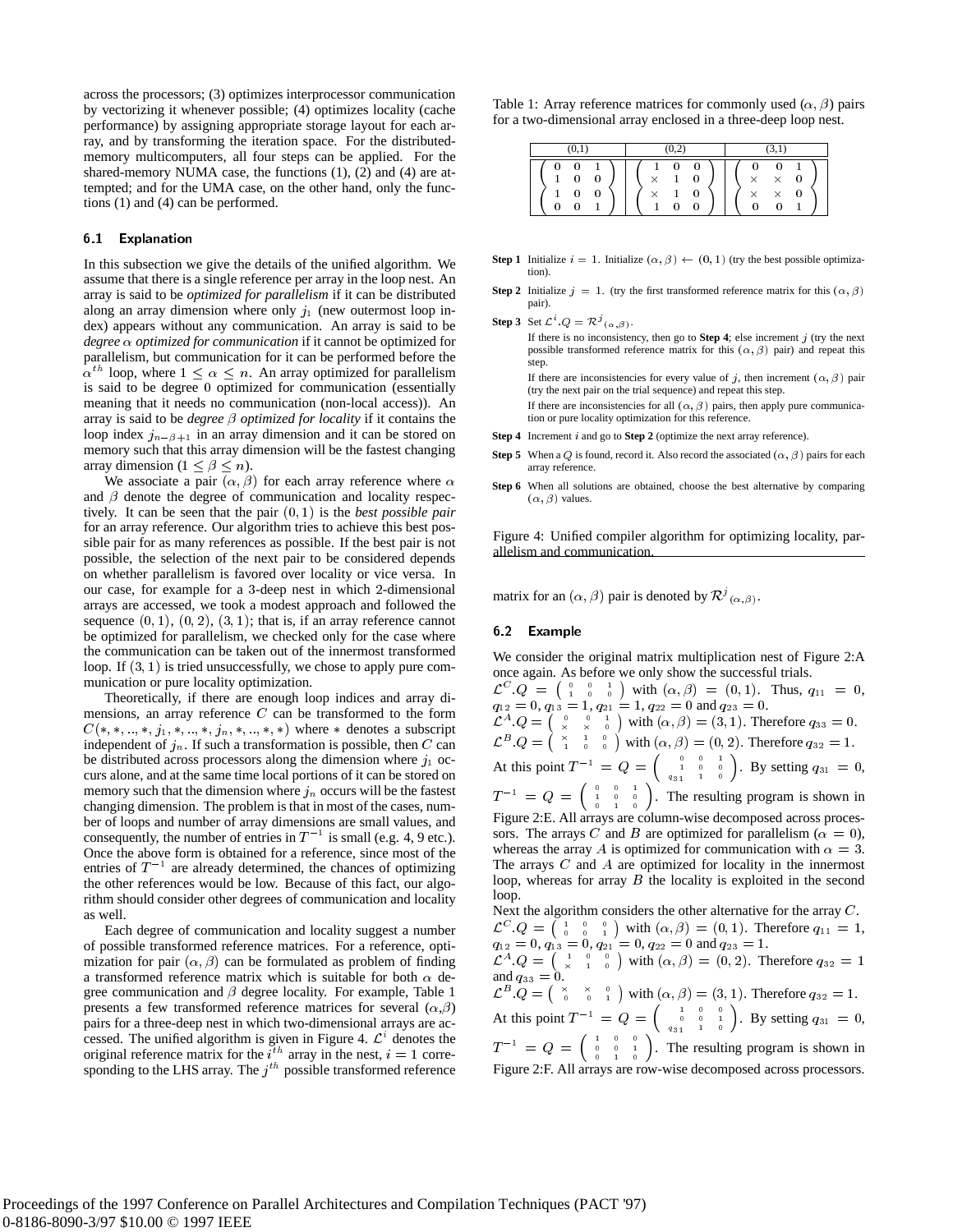The arrays C and A are optimized for parallelism ( $\alpha = 0$ ), whereas the array B is optimized for communication with  $\alpha = 3$ . The arrays  $C$  and  $B$  are optimized for locality in the innermost loop, whereas for array <sup>A</sup> the locality is exploited in the second loop.

### 7 Global Optimization Problem

In this section, we concentrate on the global optimization problem; that is, optimizing a number of consecutive loop nests simultaneously. In fact, we will handle a sub-problem, namely optimizing locality across a number of loop nests. The other part of the global problem, data decomposition across processors in multiple nests, was handled extensively [23, 7, 2] and is beyond the scope of this paper. Although the algorithm to be presented in this section can easily be modified to incorporate optimal global data decomposition detection as well, for the sake of clarity we assume in this section that all possible data decompositions across processors are equally acceptable. We plan on integrating the global algorithm to be presented here with the techniques given by [23], [7] and [2]. Throughout this section, we assume that the algorithm presented in 6, henceforth referred as *local()*, is run for each individual loop nest, and all possible optimized memory layouts and loop orders are determined. Due to lack of space, we only give formal definition of the problem; and sketch an approach to attack it.

Let  $\{N_1, N_2, ..., N_n\}$  denote the different loop nests in the program; and  $\{A_1, A_2, ..., A_m\}$  denote the different arrays. In general each nest can access a subset of these arrays. We assume that *local()* is run for each nest, and a number of possible optimized layout combinations are obtained for each nest. The problem of finding a global array layout combination that satisfies all the nests is NP-complete even for the restricted case where only row-major (r-m) and column-major (c-m) memory layouts are considered. We search for a near-optimal solution with polynomial time which is good enough in practice. Let  $LL_{\mathcal{N}}^{\ell}(\mathcal{A})$  be a local layout for an array A in a combination  $\ell$  for nest N and  $GL(\mathcal{A})$  be the global layout for array  $A$ . We define the following parameter:

$$
\mu(\mathcal{A}, \mathcal{N}, \ell) = \begin{cases} 0 & \text{if } LL_{\mathcal{N}}^{\ell}(\mathcal{A}) = GL(\mathcal{A}) \text{ or } \mathcal{A} \text{ is not referred in } \mathcal{N} \\ 1 & \text{otherwise} \end{cases}
$$

Given this definition of  $\mu$ , the cost of nest N under local layout combination  $\ell$  is  $LCost(\mathcal{N}, \ell) = \sum_{\mathcal{A}} \mu(\mathcal{A}, \mathcal{N}, \ell)$ . Similarly  $ACost(\mathcal{A}, \ell) = \sum_{\mathcal{N}} \mu(\mathcal{A}, \mathcal{N}, \ell)$  is the cost of array  $\mathcal A$  considering all the loop nests, again under a specific local combination  $\ell$ . An important relation between  $LCost$  and  $ACost$  is

$$
\sum_{\mathcal{A}} ACost(\mathcal{A}, \ell) = \sum_{\mathcal{N}} LCost(\mathcal{N}, \ell) = \sum_{\mathcal{N}} \sum_{\mathcal{A}} \mu(\mathcal{A}, \mathcal{N}, \ell) \quad \text{by } \delta;
$$

Now we can formulate the global layout determination problem as a problem of finding global layout assignments for all arrays (that is, to determine  $GL(\mathcal{A})$  for each  $\mathcal{A}$ ) and corresponding local layout assignments for each nest (that is, to determine  $\ell$  for each  $\mathcal N$ ) such that  $\sum_{\mathcal{N}} \sum_{\mathcal{A}} \mu(\mathcal{A}, \mathcal{N}, \ell)$  is minimized.

Let us now concentrate on an example in which there is only one alternative per loop nest. In this special case, we can apply the following heuristic: Consider each column in turn, and pick up the layout that occurs most frequently. In case of tie, choose a layout arbitrarily. The complexity of this heuristic is  $\theta(n \times m)$ where  $n$  is the number of nests and  $m$  is the number of arrays. Unfortunately, *local()* can return multiple alternatives for a single nest. Assuming <sup>p</sup> alternatives per nest, a simple extension of the above heuristic results in  $\theta(p^n \times n \times m)$  complexity which is not acceptable unless  $n$  is very small. In what follows we formulate the problem on a DAG (directed acyclic graph) as in [13] and solve it using a *shortest path* algorithm.

Let *alternatives(N)* be a function that gives the number of alternative layout combinations for nest  $N$ . Similarly let *arrays(N)* be a function that gives the number of distinct arrays referenced in nest  $N$ . Our approach consists of four steps:

(1) We first construct a bipartite graph where one group of nodes corresponds to loop nests while the other group corresponds to the arrays. There is an edge between an array node and a nest node if and only if the array is referenced in the nest. Such a bipartite graph is called *interference graph* by Anderson *et.al.* [1], and they use it to solve the global data decomposition problem. Then an algorithm to find the connected components is run on this graph. Each connected component corresponds to a group of loop nests that access a subset of the arrays declared in the program. The complexity of the connected components algorithm on a bipartite graph is  $\theta(n+m)$  where n is the number of nests and m is the number of arrays [6]. The following steps operate on a single connected component at a time.

(2) In this step, an appropriate order of the loop nests is determined. This order will be used *only* for constructing a DAG on which a *shortest path* algorithm is run, and is *not* used to change the textual order of the nests in the program by any means. Different heuristics can be used to determine an order for the loop nests. The two of them are

min-edge The idea here is to order the nests such that the total number of the edges in the DAG will be minimized.

max-accuracy This heuristic tries to increase the accuracy of the solution at the expense of a more complex DAG.

(3) Suppose that, without loss of generality,  $\{N_1, N_2, ..., N_n\}$ is the order obtained by the previous step. We construct a DAG as follows: For each alternative layout combination of each nest we create a node. This node is given the name  $N_{i,j}$  where i is the nest number and  $j$  is the number of the alternative. There is a directed edge from  $N_{i,j}$  to  $N_{i+1,k}$  for all  $1 \leq j \leq$  alternatives( $\mathcal{N}_i$ ) and  $1 \leq k \leq alternatives(\mathcal{N}_{i+1})$ . This edge is annotated by a set of arrays whose local memory layouts differ in  $\mathcal{N}_i$  and  $\mathcal{N}_j$ . The *cost* of this edge is defined as the number of those arrays. A source node  $(S)$  and a target node  $(T)$  (both with zero cost) are also added onto DAG such that there is an edge from S to  $\mathcal{N}_{1,j}$  for all  $1 \leq j \leq alternative(s(\mathcal{N}_1))$ , and an edge from  $\mathcal{N}_{n,k}$  to T for all  $1 \leq k \leq alternatives(\mathcal{N}_n)$ . Then a shortest path algorithm for this DAG is run from  $S$  to  $T$ . The path with the minimum cost gives a good local layout combination for each nest.

ous step. We refer to the shortest path obtained in the previous step  $\mu(\mathcal{A}, \mathcal{N}, \ell)$  by  $\delta$ ; and the  $i^{th}$  node of the shortest path (excluding the source and  $(m)$  nest. After that, the local layouts in a nest which are different from (4) The final phase of the heuristic determines the global memory layouts using the local layout assignments obtained in the previtarget) is denoted by  $\delta_i$ . Suppose that there is a conflict between  $\delta_i$ and  $\delta_{i+1}$  on an array A. In order to resolve this conflict the layout for A should be changed either in  $\delta_i$  or in  $\delta_{i+1}$ , as we do not consider data redistribution in this paper. Our approach decides the alternative to be changed by considering all nodes along the shortest path. The algorithm traverses the shortest path and records, for each array for which there are conflicting demands, the number of r-m and c-m demands. Then, in an attempt to satisfy the majority of the nests, it chooses the layout that occurs most frequently. Notice that this is exactly the same procedure used for solving the simpler case of the problem where there is a single alternative per global layouts are changed accordingly.

> To sum up, after the third phase, the local layout combinations for each nest, and after the fourth phase, the global layout combination for the whole program are determined, and then the local layouts are adjusted accordingly.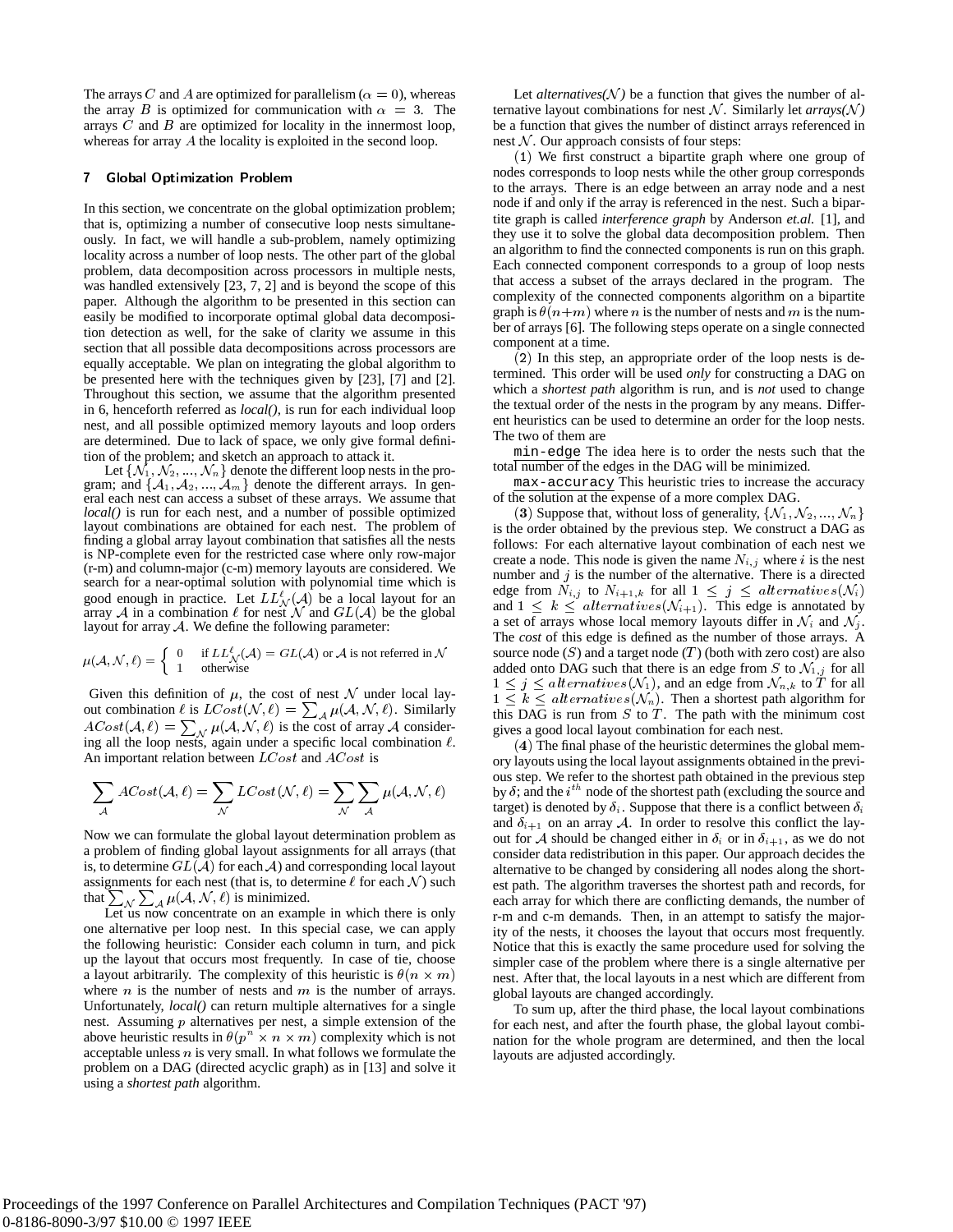

Figure 5: (A) A four-deep loop nest. (B) Optimized version of (A). (C) Optimized version of (A).

#### 8 8 Simulation Results and Experiments

In this section, we present our simulation and experimental results on three programs: matrix multiplication, a four deep loop nest, and a simple benchmark. The last program is optimized using the global optimization algorithm presented in Section 7 as it contains more than one nest. The algorithms presented in this paper are applied manually to the programs, then the loops pointed by the algorithms are parallelized using INDEPENDENT directive of the HPF [3] language. We demonstrate the simulation results obtained by using an enhanced version of DineroIII [8], a trace-driven cache simulator. We simulate the miss rates over a range of cache sizes (4K, 8K, 16K, 32K, 64K, 128K), block (cache line) sizes (8, 16, 32, 64, 128, 256) and set-associativities (direct-mapped, 2-way, 4-way, full-associative) for single processor. Also presented are empirical results obtained on SPARCstation 5, IBM SP-2, SGI Challenge and Convex Exemplar. SPARCstation 5 has a 16K direct-mapped data cache and a 32 MB memory. IBM SP-2 is a distributed-memory message-passing machine and has RS/6000 Model 590 processors, each with a 256 KB data cache. SGI Challenge has a logically and physically shared memory system (a UMA architecture). It uses snoopy write-invalidate cache coherence. Each node has a 16KB direct-mapped data cache and a 4MB L2 data cache, which is 4-way set-associative. The cache line size is 32 bytes on the internal cache and 128 bytes on the L2 cache. In SGI experiments, static scheduling has been employed. The exemplar SP-1200, on the other hand, has 1MB data cache. The line size is 32 bytes, and the cache is direct-mapped. Due to space concerns, we present only a subset of our simulation and experimental results.

*Tiling* is a technique to improve the locality and parallelism, and is a combination of strip-mining and loop permutation [28, 29, 10, 22]. Due to interference misses it is difficult to select a suitable tile size. In other words, unless the tile size is tailored according to the matrix size and cache parameters, the performance of tiling may be rather poor [5, 15]. Our algorithm improves the performance of tiling as it enhances inter-tile locality.

Matrix Multiplication: Figure 6 demonstrates the miss ratios for the matrix multiplication nest with  $500 \times 500$  double arrays on a direct-mapped cache. We present four different versions of the program: unoptimized (Unopt), optimized (all arrays columnmajor,Opt), tiled version of the unoptimized nest (Unopt+Tiled) and tiled version of the optimized nest (Opt+Tiled). The first thing to notice is that the tiled-optimized version outperforms the rest for all cache and block sizes. It is also important to note that, for some cases, even optimized nest without tiling performs better than the tiled-unoptimized version (e.g. with cache size=8K, and block size=128.) The tile size is fixed at <sup>32</sup> elements for the tiled versions. The results clearly show the effectiveness of our approach at improving the cache locality in uniprocessors.

Figure 7 illustrates the *insensitivity* of the optimized tiled version to the tile size. The numbers above the bars denote the tile sizes. Notice that while the miss ratio of the unoptimized-tiled version increases with the tile size, that of the optimized-tiled version is quite stable. We note that for this example, similar results have been obtained by Li [16] as well.

Figures 8:A and B show the execution times for the matrix multiplication nest with different input sizes on SPARCstation 5 and a single node of SGI Challenge respectively; and Figure 8:C gives the execution times on different number of processors on SGI Challenge with  $1000 \times 1000$  double matrices. We note that for  $1000 \times 1000$  double matrices there is 20% performance improvement over the unoptimized nest on a single node of SGI Challenge; and on SPARC station 5 with  $500 \times 500$  double matrices nearly 200 seconds are saved (40% performance improvement). The improvement on multiprocessors comes from both eliminating false sharing and exploiting spatial locality.

Figure 9:A shows the performance of our approach on SP-2 with  $512 \times 512$  real arrays using *pghpf* [3] compiler with no optimizations turned on. We report the execution times for four different versions:

Unopt Nocomm: Unoptimized version without communication. The loop order and memory layouts are not changed; arrays <sup>C</sup> and A are distributed by rows across the processors; and array  $B$  is replicated resulting in no communication.

Unopt Comm: Unoptimized version with communication. The loop order and memory layouts are not changed; arrays <sup>C</sup> and <sup>A</sup> are distributed by rows whereas array  $B$  is distributed by columns. Opt Nocomm: Optimized version without communication. The loop order is shown in Figure 2:E, and all arrays have column-major layout. Arrays  $C$  and  $B$  are distributed by columns, while array  $A$ is replicated.

Opt Comm: Optimized version with communication. The loop order is shown in Figure 2:E. All arrays are column-major and distributed by columns across the processors.

Opt Nocomm has the best execution times as can be seen from Figure 9:A; another point is that, for all processor sizes, it is better than Unopt Nocomm and Opt Comm is better than the Unopt Comm. Clearly, this improvement comes from the locality optimizations. We note that the super-linear speedups in some cases are due to cache effects. It is interesting to observe that the execution times for Opt Comm are very close to those of Unopt Nocomm, the average difference being 1:5 seconds. This is because of the fact that the compiler optimizes inter-processor communication aggressively, and consequently locality optimizations become more and more important. This result also implies that if locality is not taken into account, the parallelized versions of scientific nests may not produce the desired speedups on multicomput-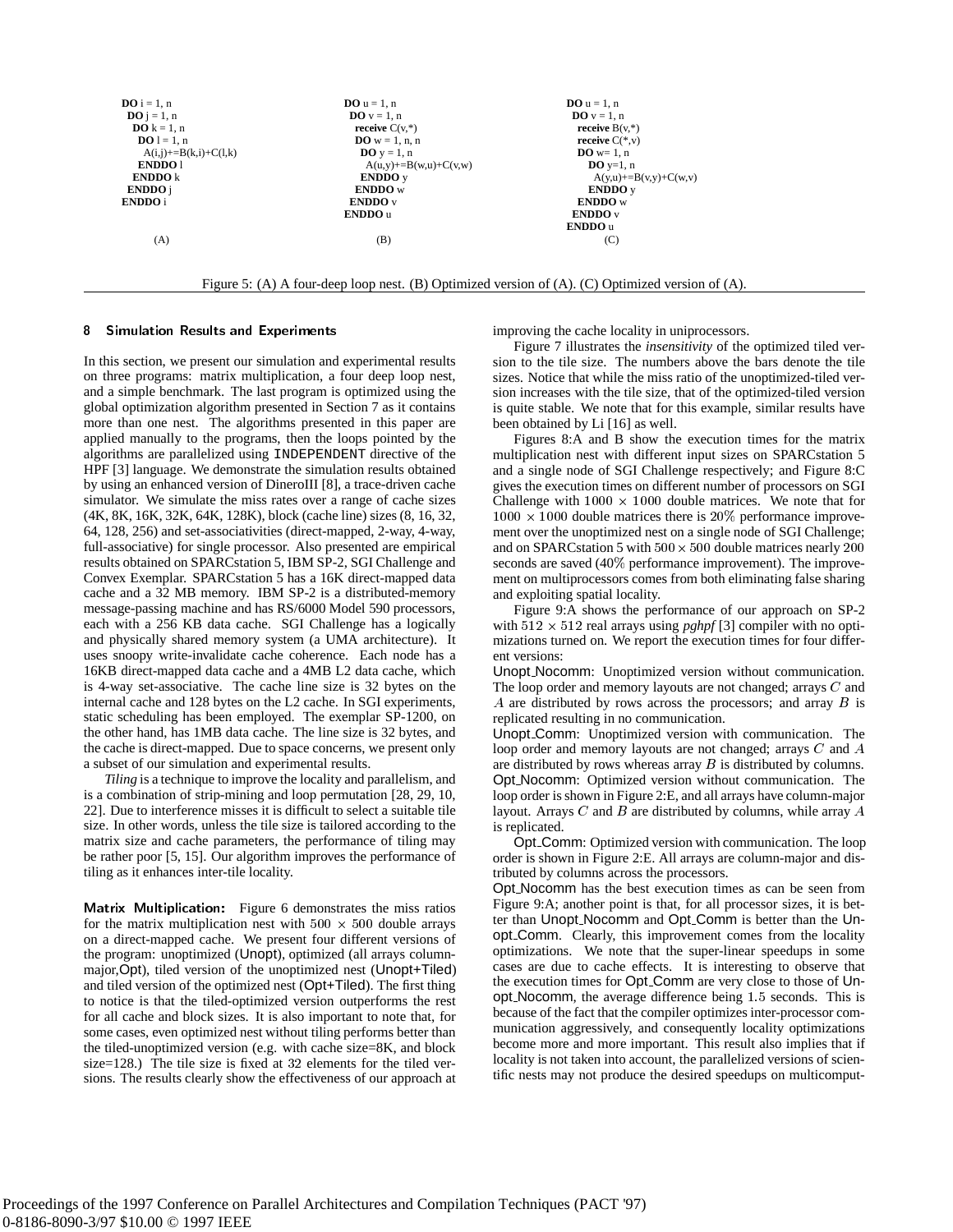



Figure 7: Tile size sensitivity for matrix multiplication.



Figure 8: Execution times for matrix multiplication (A) on SPARCstation 5 (B) on a single node of SGI. (C) on multiple nodes of SGI with  $1000 \times 1000$  double matrices.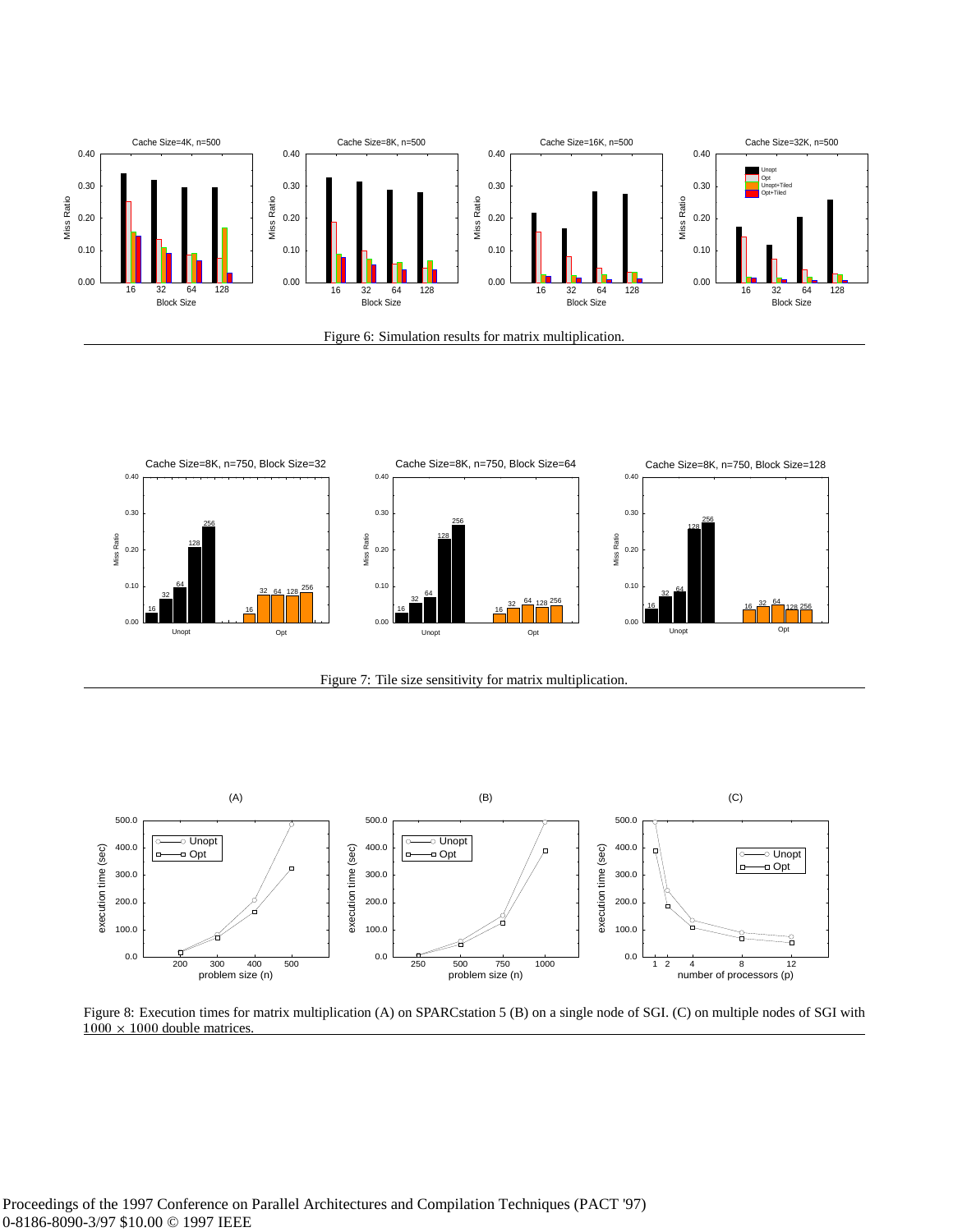ers, even if the maximum degree of parallelism is obtained and the communication is minimized.

Finally, Figure 9:B shows the performance of the matrix multiplication on the Convex Exemplar. The same four versions<sup>1</sup> described earlier were run on up to <sup>32</sup> processors. We note that Opt Nocomm outperforms all other versions for almost all processor sizes. The reduction in the performance observed beyond 8 processors is not specific to this example and can be attributed to poor inter-hypernode performance in Convex [25].

A Four-Deep Loop Nest: While matrix multiplication does not take benefit of the layout flexibility, the four deep loop nest shown in Figure 5:A does. Array reference matrices for this nest are as

follows. 
$$
L^A = \begin{pmatrix} 1 & 0 & 0 & 0 \\ 0 & 1 & 0 & 0 \end{pmatrix}
$$
,  $L^B = \begin{pmatrix} 0 & 0 & 1 & 0 \\ 1 & 0 & 0 & 0 \end{pmatrix}$ 

and  $L^C = \begin{pmatrix} 0 & 0 & 0 & 1 \\ 0 & 0 & 1 & 0 \end{pmatrix}$ . App  $\begin{pmatrix} 0 & 0 & 1 \\ 0 & 0 & 1 \end{pmatrix}$ . Application of the unified algo-

rithm results in two optimized node programs as shown in Figures 5:B and C respectively. In Figure 5:B, array <sup>A</sup> is optimized with  $(0, 1)$ , reference B is optimized with  $(0, 2)$ , and reference C is optimized with  $(3, 2)$ . Arrays A and C have row-major layouts and are distributed by rows, whereas array  $B$  is column-major and is distributed by columns. Before the  $w$ -loop, communication is performed for <sup>C</sup>. In Figure 5:C, on the other hand, reference <sup>A</sup> is optimized with  $(0, 1)$  and reference C is optimized with  $(3, 2)$ , incurring communication before the  $w$ -loop. Array  $B$  could only be optimized for locality; and communication is needed for it before the w-loop. Arrays  $A$  and  $C$  are row-major whereas array  $B$ is column-major.

Figure 10 illustrates the lack of sensitivity to the tile size exhibited by the optimized tiled versions. We ran experiments with three different versions: Unopt, unoptimized version (Figure 5:A); W-Opt, optimized version by fixing row-major layouts for all arrays; and Opt one of the versions obtained by our approach (Figure 5:B). As before, the numbers above the bars denote the tile sizes. Notice that while the miss ratio of the unoptimized tiled version is very unstable, that of the optimized version (Figure 5:B) is stable. Also note that our version outperforms W-Opt for all tile, block (cache line) and cache sizes; that is, our approach exploits inter-tile locality better.

Figures 11:A and B present the execution times for this example with different input sizes on SPARCstation 5 and a single node of SGI respectively. Opt-1 and Opt-2 denote the optimized versions obtained by our algorithm (Figures 5:B and C). Figures 11:C and D, on the other hand, show the execution times on multiple nodes of SGI Challenge with  $150 \times 150$  and  $200 \times 200$  double arrays respectively. It can be seen that although the approach based on loop transformations alone can improve the performance, our approach results in the best execution times on both uniprocessor and multiprocessors. In SPARC, for example, with  $250 \times 250$  double matrices our approach (Opt-2) runs in almost 800 seconds less than the W-Opt. On four nodes of the SGI Challenge, with  $200 \times 200$ double arrays our version (Opt-2) saves <sup>36</sup> more seconds than W-Opt. This example clearly shows that relaxing the memory layouts can save substantial amounts of time for some nests.

Figure 12:A demonstrates the performance of the four deep loop nest on SP-2 with  $128 \times 128$  real arrays. We compare the versions given in Figures 5:A, B and C respectively. As shown in the figure, the optimized versions perform similarly, and they outperform the unoptimized version for all processor sizes. Finally, Figure 12:B shows the performance of the four deep loop nest on the Convex Exemplar. The versions given in Figures 5:A and C compared. The results illustrate the effectiveness of our approach; although the performance degrades beyond 8 processors for all versions.

 $\begin{pmatrix} 0 & 0 & 1 & 0 \\ 1 & 0 & 0 & 0 \end{pmatrix}$  optimized by our approach (Opt) respectively. In the optimized A Simple Benchmark: We now show the impact of our global optimization algorithm (Section 7) on a simple benchmark that can benefit from layout optimization. The program shown in Figure 13:A is from [4]. The left part of Figure 14 shows the improvement obtained by our approach in terms of *normalized* miss rates. For each cache size, the three bars from bottom to top correspond to unoptimized version with column-major layouts (Unopt-C), unoptimized version with row-major layouts (Unopt-R) and version version, the loops in the first nest are interchanged; and the following layouts are assigned:  $A, C$ , and  $D$  are column-major;  $B$  and  $E$  are row-major. Also, in the optimized version, the outermost loop in each nest is parallelized, and the arrays <sup>A</sup>, <sup>C</sup> and <sup>D</sup> are distributed column-wise while the arrays  $B$  and  $E$  are distributed row-wise. With these optimizations, the spatial locality for every reference is exploited in the innermost loop and the optimized program is given in Figure 13:B. In simulations,  $400 \times 400$  double matrices are used.

> The right part of Figure 14 shows the execution times on SP-2 with  $2048 \times 2048$  real arrays. For a single processor, the problem size was too big to fit in the memory; so we ran the experiments on <sup>2</sup>, <sup>4</sup>, <sup>8</sup> and <sup>16</sup> processors. As can be seen from the figure, the optimized version improves the performance substantially (30% to 50%).

> From the simulation results and our experiments we can conclude that our optimizations in general reduce the miss rate and sensitivity of the program to the cache size, and improve the scalability of the program by improving spatial locality. The effect of our algorithm on false sharing, though, is yet to be evaluated quantitively.

#### $\mathbf{Q}$ Conclusions

The broad variety of parallel architectures render designing unified compiler techniques difficult. However, although the underlying hardware facilities are different, we believe all types of parallel architectures will benefit from compiler optimizations which aim good locality and large-granular parallelism. In this paper, we described a constructive algorithm that handles locality, parallelism and data decomposition in a unified manner. Our algorithm derives the terms of a transformation matrix such that the best locality and minimum communication are obtained. Our experiments with message-passing, UMA and NUMA architectures demonstrate the effectiveness of our approach on different parallel platforms.

Further research will involve investigating compiler algorithms which can handle complex data distributions (e.g. distributions along more than one dimension) and spatial locality in a unified manner for both single-nest and multiple-nest cases.

# Acknowledgments

We would like to thank Eric Schwabe of Northwestern University, and Ilteris Demirkiran of Syracuse University for enlightening discussions on the global layout optimization problem.

<sup>&</sup>lt;sup>1</sup>We should emphasize that the data distribution across processors are dictated in the HPF compiler level. How these directives are interpreted in terms of Convex data distribution directives (e.g. *block-shared*) is not investigated here.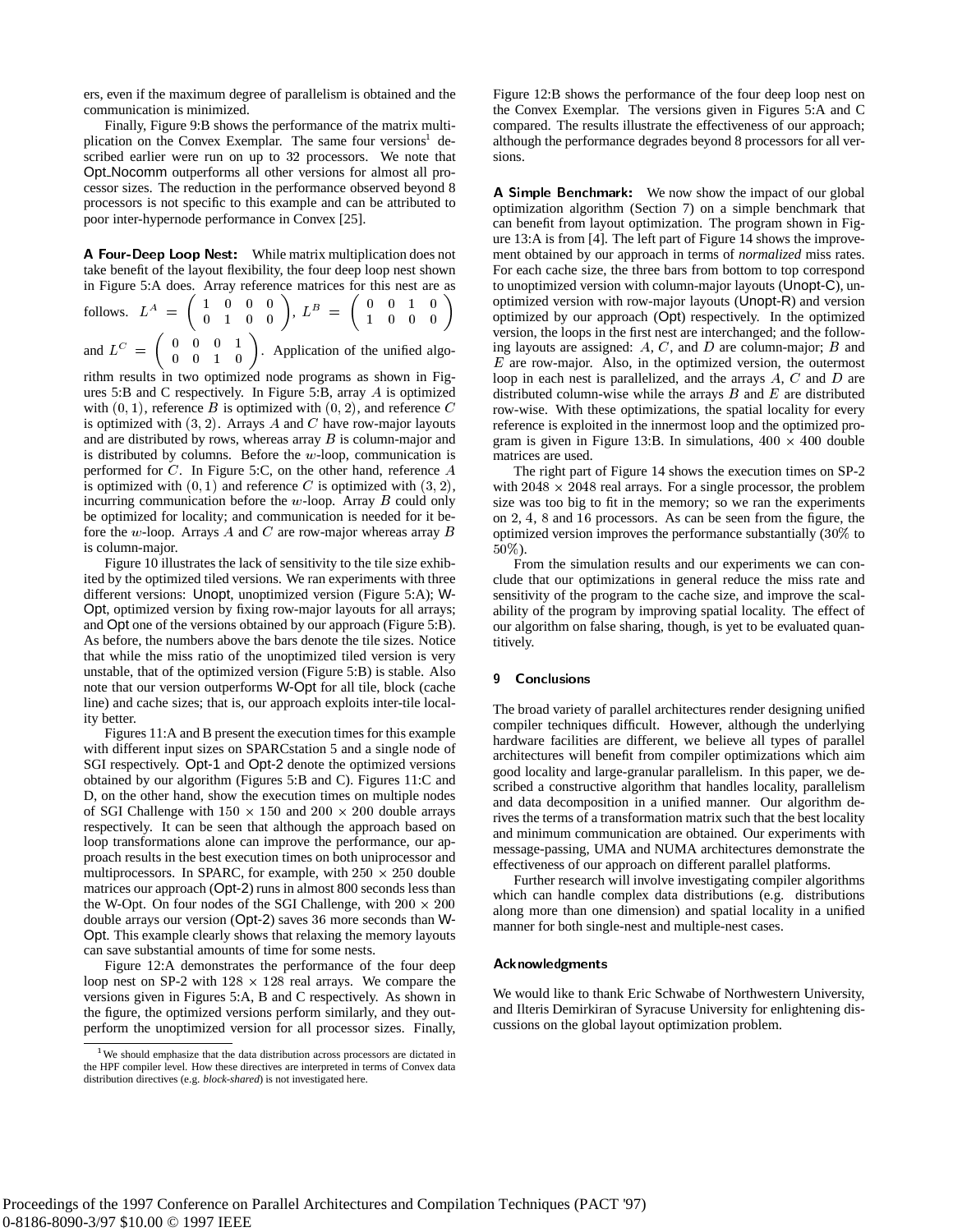### References

- [1] J. M. Anderson, S. P. Amarasinghe, and M. S. Lam. Data and computation transformations for multiprocessors. In *Proc. Fifth ACM SIG-PLAN Symposium on Principles and Practice of Parallel Programming*, July 1995.
- [2] J. M. Anderson, and M. S. Lam. Global optimizations for parallelism and locality on scalable parallel machines. In *P*roc. SIGPLAN Conference on Programming Language Design and Implementation, pages 112–125, June 1993.
- [3] Z. Bozkus, L. Meadows, D. Miles, S. Nakamoto, V. Schuster, and M. Young. Techniques for compiling and executing HPF programs on shared-memory and distributed-memory parallel systems. In *Proc. 1st International Workshop on Parallel Processing*, Banglore, India, December 1994.
- [4] M. Cierniak, and W. Li. Unifying data and control transformations for distributed shared memory machines. *Proc. SIGPLAN '95 Conference on Programming Language Design and Implementation*, La Jolla, California, June 1995.
- [5] S. Coleman, and K.S. McKinley. Tile size selection using cache organization and data layout. In *Proc. SIGPLAN '95 Conference on Programming Language Design and Implementation*, La Jolla, CA, June 1995.
- [6] T. Cormen, C. Leiserson, and R. Rivest. *Introduction to Algorithms*, The MIT Press, Cambridge, MA, 1990.
- [7] M. Gupta, and P. Banerjee. Demonstration of automatic data partitioning techniques for parallelizing compilers on multicomputers. In *IEEE Transactions on Parallel and Distributed Systems*, 3(2):179- 193, March 1992.
- [8] M. D. Hill, and A. J. Smith. Evaluating associativity in CPU caches. *IEEE Trans. on Computers*, C-38, 12, December 1989, pages 1612– 1630.
- [9] S. Hiranandani, K. Kennedy, and C.-W. Tseng. Compiling Fortran D for MIMD distributed memory machines. *Communications of the ACM*, 35(8):66-88, August 1992.
- [10] F. Irigoin, and R. Triolet. Supernode partitioning. *Proc. 15th Annual ACM Symp. Principles of Programming Languages*, pages 319-329, San Diego, CA, January 1988.
- [11] Y.-J. Ju and H. Dietz. Reduction of cache coherence overhead by compiler data layout and loop transformations. *Proc. 4th Workshop on Languages and Compilers for Parallel Computing*, Santa Clara, CA, August 1991.
- [12] M. T. Kandemir, J. Ramanujam, and A. N. Choudhary. A Compiler Algorithm for Optimizing Locality in Loop Nests. In *Proc. 11th ACM International Conference on Supercomputing*, pages 269–276, Vienna, Austria, July 1997.
- [13] K. Kennedy, and U. Kremer. Automatic data layout for High Performance Fortran. In *Proceedings of Supercomputing'95*, San Diego, CA, December 1995.
- [14] C. Koelbel, D. Lovemen, R. Schreiber, G. Steele, and M.Zosel. *High Performance Fortran Handbook*. The MIT Press, 1994.
- [15] M. S. Lam, E. Rothberg and M. E. Wolf. The cache performance and optimizations of blocked algorithms. In *Proc. 4th International Conference on Architectural Support for Programming Languages and Operating Systems*, April 1991.
- [16] W. Li. Compiling for NUMA parallel machines. Ph.D. Thesis, Cornell University, Ithaca, NY, 1993.
- [17] W. Li, and K. Pingali. Access Normalization: Loop restructuring for NUMA compilers. *ACM Transactions on Computer Systems*, November 1993.
- [18] K. McKinley, S. Carr, and C.W. Tseng. Improving data locality with loop transformations. *ACM Transactions on Programming Languages and Systems,* 1996.
- [19] M. F. P. O'Boyle, and P. M. W. Knijnenburg. Non-singular data transformations: Definition, validity, applications. In *Proc. 6th Workshop on Compilers for Parallel Computers*, Aachen, Germany, 1996.
- [20] J. Ramanujam, and A. Narayan. Integrating data distribution and loop transformations for distributed memory machines. In *Proc. 7th SIAM Conference on Parallel Processing for Scientific Computing,* D. Bailey *et al.,* Eds., pp. 668–673, February 1995.
- [21] J. Ramanujam. Beyond unimodular transformations. *The Journal of Supercomputing*, 9(4):365–389, 1995.
- [22] J. Ramanujam, and P. Sadayappan. Tiling multidimensional iteration spaces for multicomputers. *Journal of Parallel and Distributed Computing*, 16(2):108-120, October 1992.
- [23] T. J. Sheffler, R. Schreiber, J. R. Gilbert, and S. Chatterjee. Aligning parallel arrays to reduce communication. In *Frontiers '95: The 5th Symposium on the Frontiers of Massively Parallel Computation*, pages 324-331, McLean, VA, February 1995.
- [24] C.-W. Tseng, J. Anderson, S. Amarasinghe, and M. Lam. Unified compilation techniques for shared and distributed address space machines. In *Proc. 1995 International Conference on Supercomputing (ICS'95)*, Barcelona, Spain, July 1995.
- [25] R. Thekkath, A. P. Singh, J. P. Singh, S. John, and J. Hennessey. An Evaluation of a commercial CC-NUMA architecture: The CONVEX Exemplar SPP1200. In *Proc. 11th International Parallel Processing Symposium*, Geneva, Switzerland, April 1997.
- [26] E. Torrie, C-W. Tseng, M. Martonosi, and M. W. Hall. Evaluating the impact of advanced memory systems on compiler-parallelized codes. In *Proc. International Conference on Parallel Architectures and Compilation Techniques (PACT)*, June 1995.
- [27] M. Wolf, and M. Lam. A loop transformation theory and an algorithm to maximize parallelism. *IEEE Transactions on Parallel and Distributed Systems*, 2(4):452-471, October 1991.
- [28] M. Wolf, and M. Lam. A data locality optimizing algorithm. In *Proc. ACM SIGPLAN 91 Conf. Programming Language Design and Implementation*, pages 30–44, June 1991.
- [29] M. Wolfe. *High Performance Compilers for Parallel Computing.* Addison-Wesley Publishing Company, CA, 1996.
- [30] H. Zima and B. Chapman. Compiling for distributed-memory systems. *Proceedings of the IEEE*, 81(2):264-287, 1993.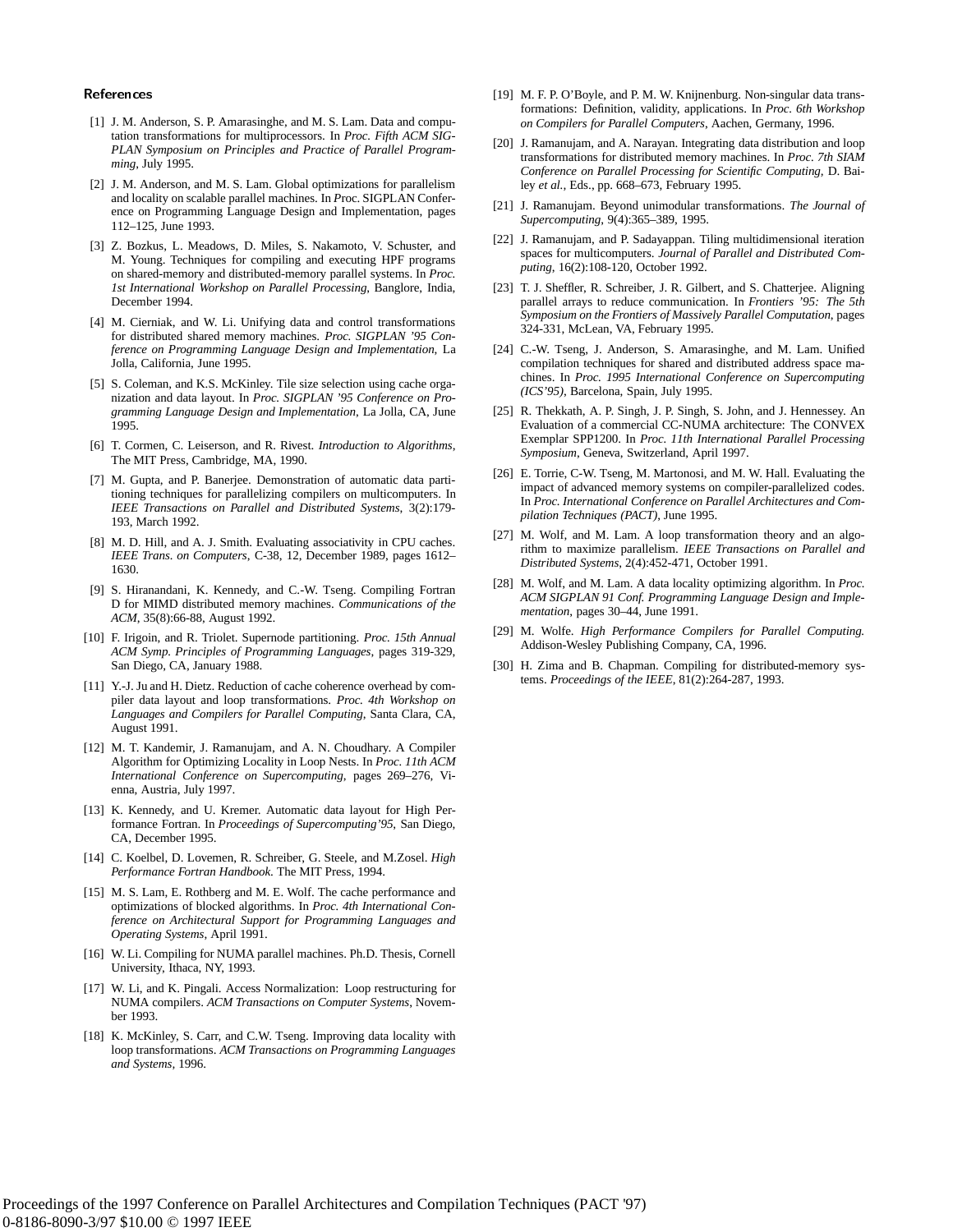

Figure 9: Execution times for matrix multiplication on (A) SP-2 and (B) Convex Exemplar



Figure 10: Tile size sensitivity for a four-deep nest.



Figure 11: Execution times (A) on SPARCstation 5. (B) on a single node of SGI. (C) on multiple nodes of SGI with  $150 \times 150$  double arrays. (D) on multiple nodes of SGI with  $200 \times 200$  double arrays.